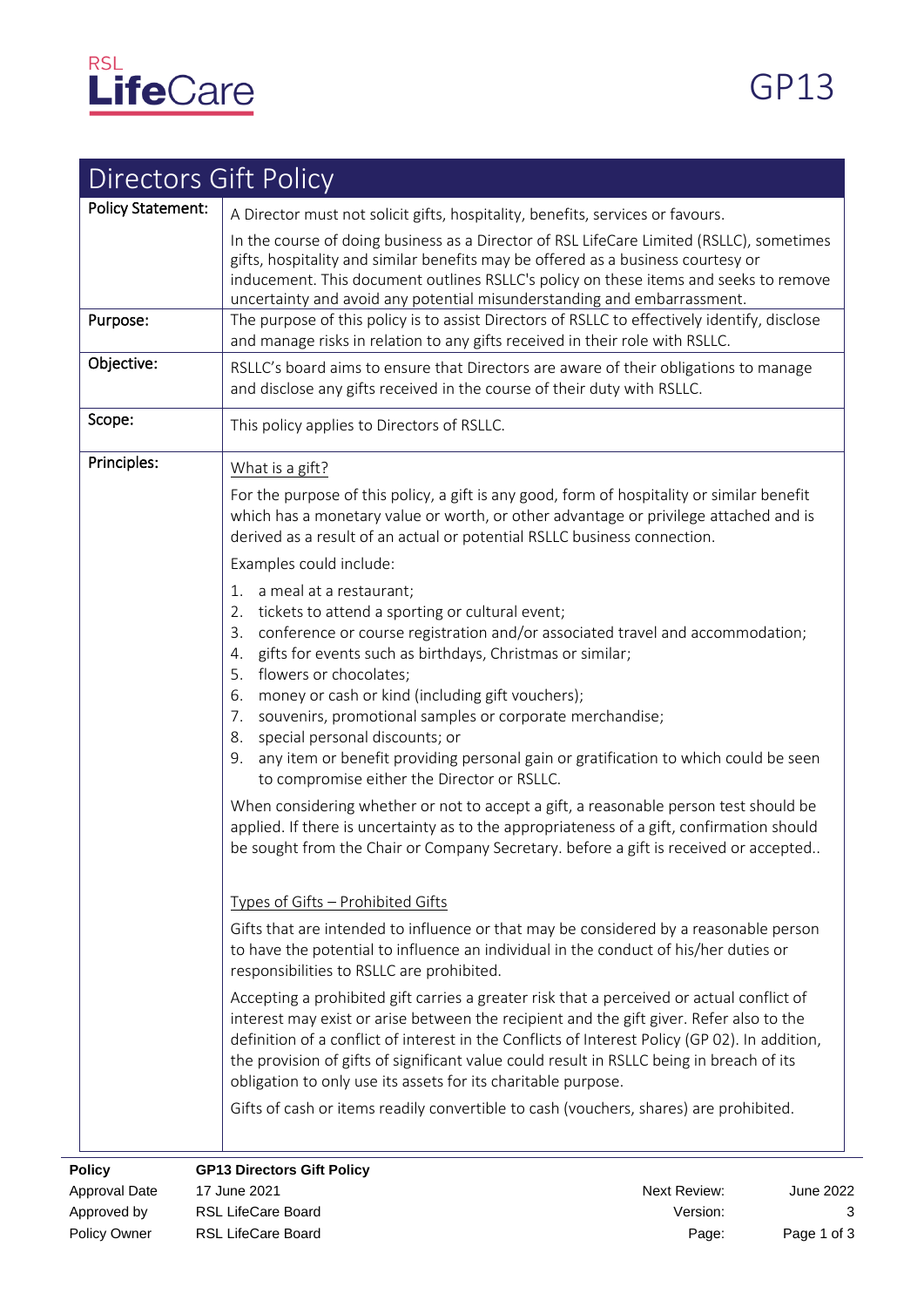

|                                            | Types of Gifts - Nominal Gifts                                                                                                                                                                                                                                                                                                                                                                                                      |  |  |  |  |  |
|--------------------------------------------|-------------------------------------------------------------------------------------------------------------------------------------------------------------------------------------------------------------------------------------------------------------------------------------------------------------------------------------------------------------------------------------------------------------------------------------|--|--|--|--|--|
|                                            | A Director may accept an occasional gift of nominal value which is offered in accordance<br>with social or cultural practice.                                                                                                                                                                                                                                                                                                       |  |  |  |  |  |
|                                            | Gifts of nominal value are valued at less than \$150                                                                                                                                                                                                                                                                                                                                                                                |  |  |  |  |  |
|                                            | Types of Gifts - Reportable Gifts                                                                                                                                                                                                                                                                                                                                                                                                   |  |  |  |  |  |
|                                            | Reportable gifts are those estimated to be valued above \$150. Receipt of multiple gifts<br>of less than \$150 given on a frequent basis, are also reportable, for example repeated<br>meals at restaurants or tickets for sporting matches every weekend.                                                                                                                                                                          |  |  |  |  |  |
|                                            | If offered a reportable gift, Directors should politely refuse and explain they are not able<br>to accept the gift as it could create a perceived conflict of interest or be seen as an<br>inducement to bribe a Director. However, in some circumstances a gift is made without<br>being first offered (for example through the mail or delivery service) or it may not be<br>appropriate in a public setting to decline the gift. |  |  |  |  |  |
|                                            | Any gifts above \$150 or frequent gifts below \$150 must be notified to the Chair and<br>Company Secretary using the attached form. The Company Secretary will maintain a<br>Directors Gift Register that will be reviewed by the Audit & Risk Committee twice a year.                                                                                                                                                              |  |  |  |  |  |
| <b>Policy Review:</b>                      | This policy must be reviewed the earlier of:                                                                                                                                                                                                                                                                                                                                                                                        |  |  |  |  |  |
|                                            | a significant change in relevant legislation<br>in the event of a significant incident concerning the subject matter of the policy<br>around the one-year anniversary of the last review.                                                                                                                                                                                                                                           |  |  |  |  |  |
| Related<br>Documents<br>and<br>References: | 1. Conflicts of Interest Policy (GP 02)<br>2. Fraud Prevention Policy (GP 03)<br>Board Code of Conduct (GP 05)<br>3.                                                                                                                                                                                                                                                                                                                |  |  |  |  |  |